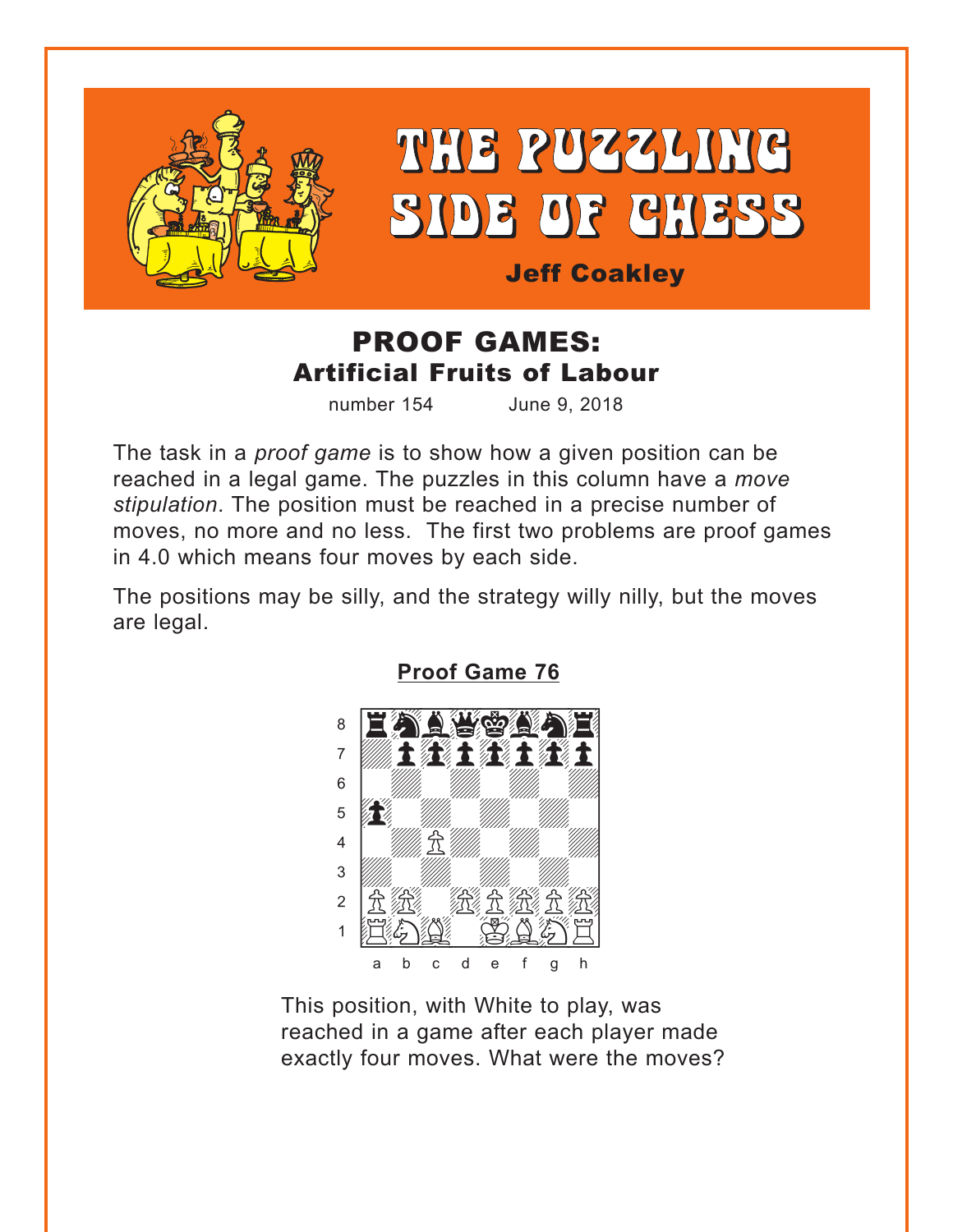<span id="page-1-0"></span>

Chess crime is on the decline. Thanks in part to the work of ace detective Harmonius Hound. His investigative methods are now standard procedure for chess enforcement agencies throughout the world. Criminals, beware.

**Proof Game 77** 



This position was reached after Black's fourth turn. What were the moves?

A synthetic game is similar to a proof game. But instead of finding the move sequence that leads to a given position, the task is to compose a game that ends with a particular move.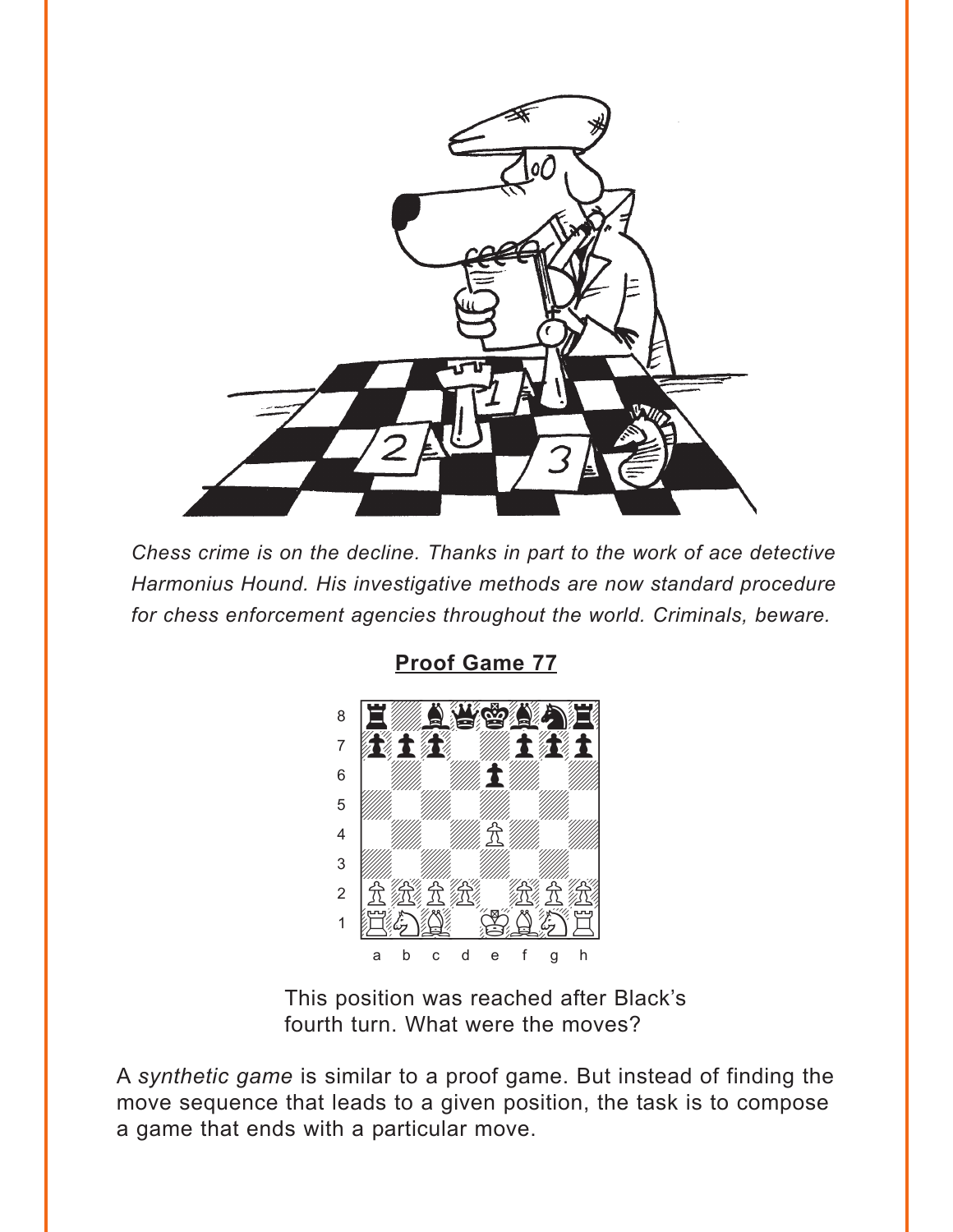#### **[Synthetic Game 37](#page-6-0)**

<span id="page-2-0"></span>

Compose a game that ends with the move **4...Qe5#**



The game below is 4.5 moves. Longer by a half step over our usual fare, but still a manageable length for the dedicated solver.

**[Longer Proof Game 51](#page-7-0)** (4.5 moves)



This position was reached after White's fifth turn. What were the moves?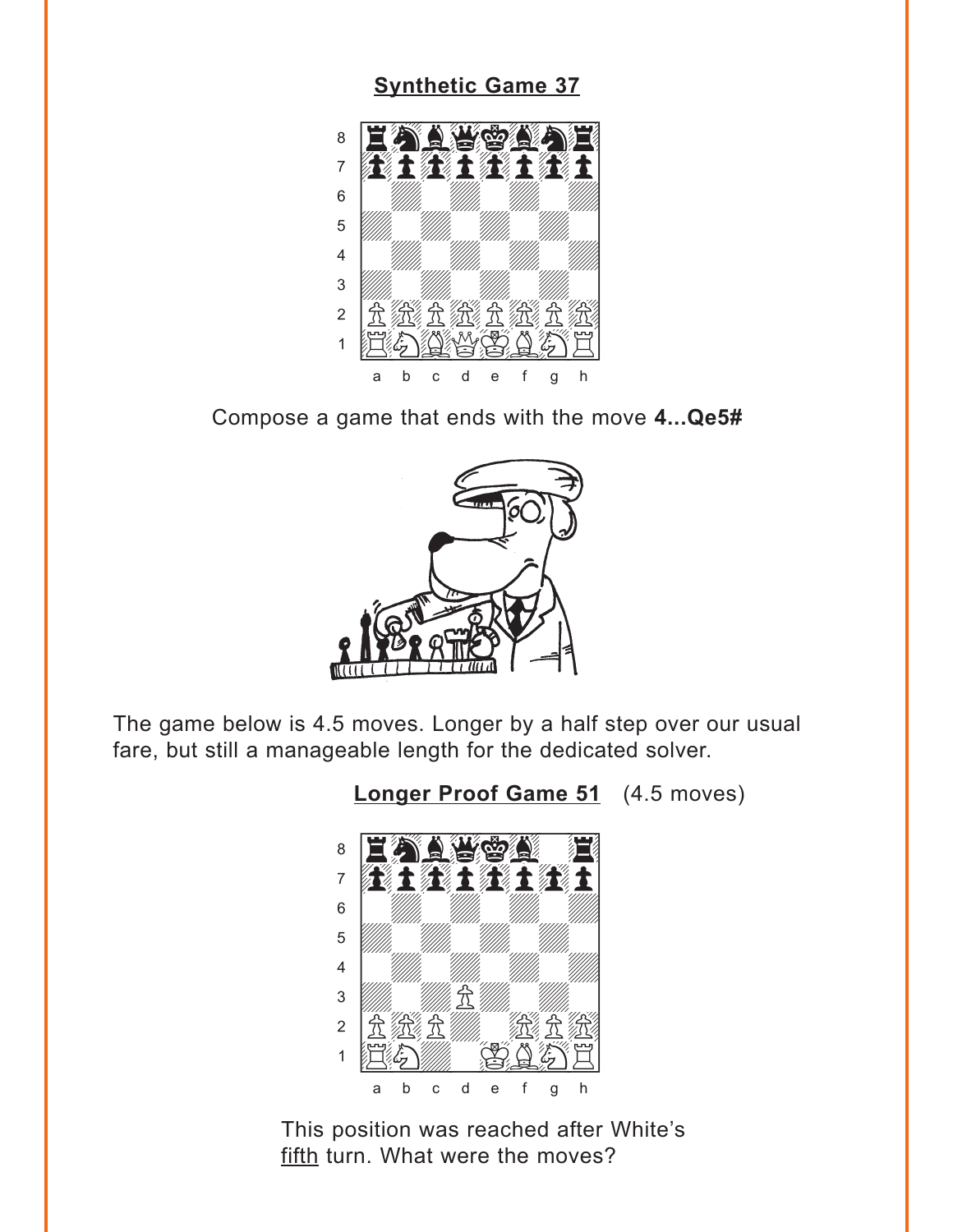# <span id="page-3-0"></span>PG SHOWCASE

The following proof games exceed the normal limits of solvability for most chess detectives. They are presented here, not as puzzles, but as artistic endeavours, demonstrating some of the compositional possibilities in this type of retro problem.



**[Longer Proof Game 52](#page-7-0)** (6.0 moves)



This position was reached after Black's sixth turn. What were the moves?

**[Longer Proof Game 53](#page-8-0)** (6.5 moves)



This position was reached after White's seventh turn. What were the moves?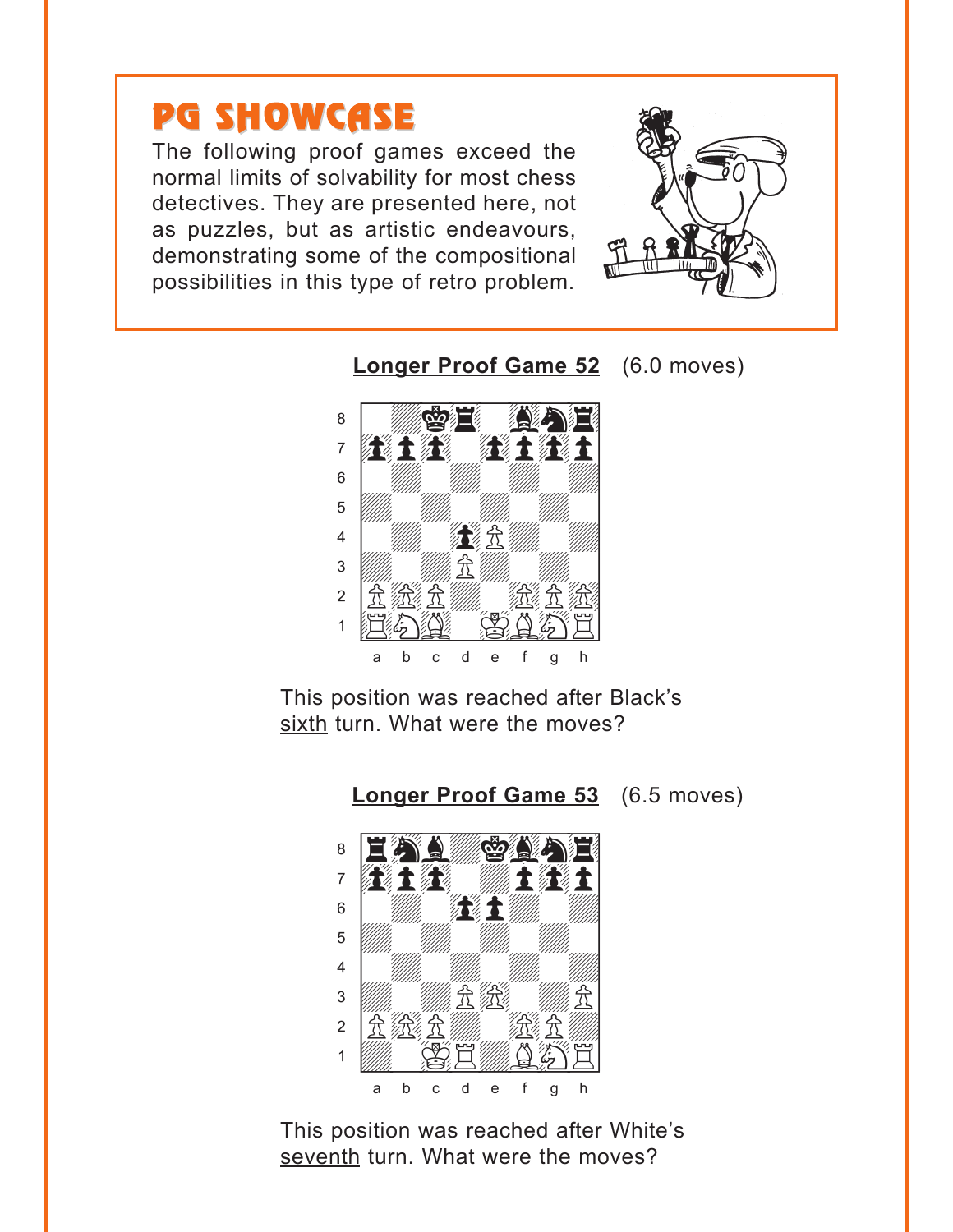<span id="page-4-0"></span>By now, our theme of "fake castling" should be quite familiar. Our final problem adds a bit of sweetner to the artificial fruit.



Longer Proof Game 54 (7.0 moves)

This position was reached after Black's seventh turn. What were the moves?



Harmonius Hound, stealthily honing his skills at the chess cafe.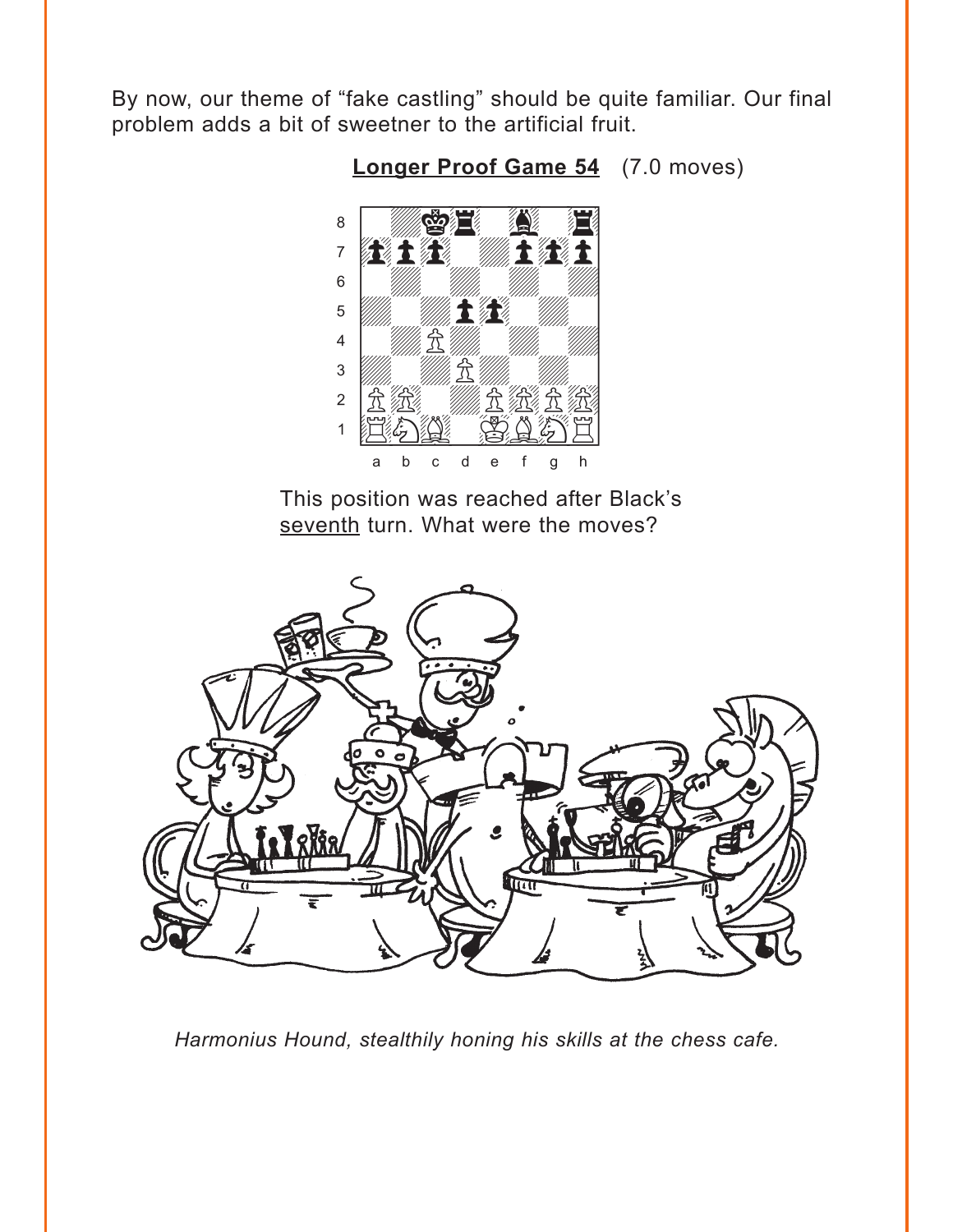## <span id="page-5-0"></span>**SOLUTIONS**

All problems by J. Coakley, Puzzling Side of Chess (2018). Proof game 76 is from Winning Chess Puzzles For Kids Volume 2 (2010).

**PDF hyperlinks.** You can advance to the solution of any puzzle by clicking on the underlined title above the diagram. To return to the puzzle, click on the title above the solution diagram.

**Archives.** Past columns and a detailed index of problem-types and composers are available in the Puzzling Side of Chess archives.



**Proof Game 76** 

1.c3 a6 2.Qa4 a5 3.Qc6 Nxc6 4.c4 Nb8 Two pawn tempi and a switchback knight.

**Proof Game 77** 



1.e4 Nc6 2.Qh5 Ne5 3.Qxe5 e6 4.Qxe6+ dxe6 The fate of the missing black knight is the key to solving this case.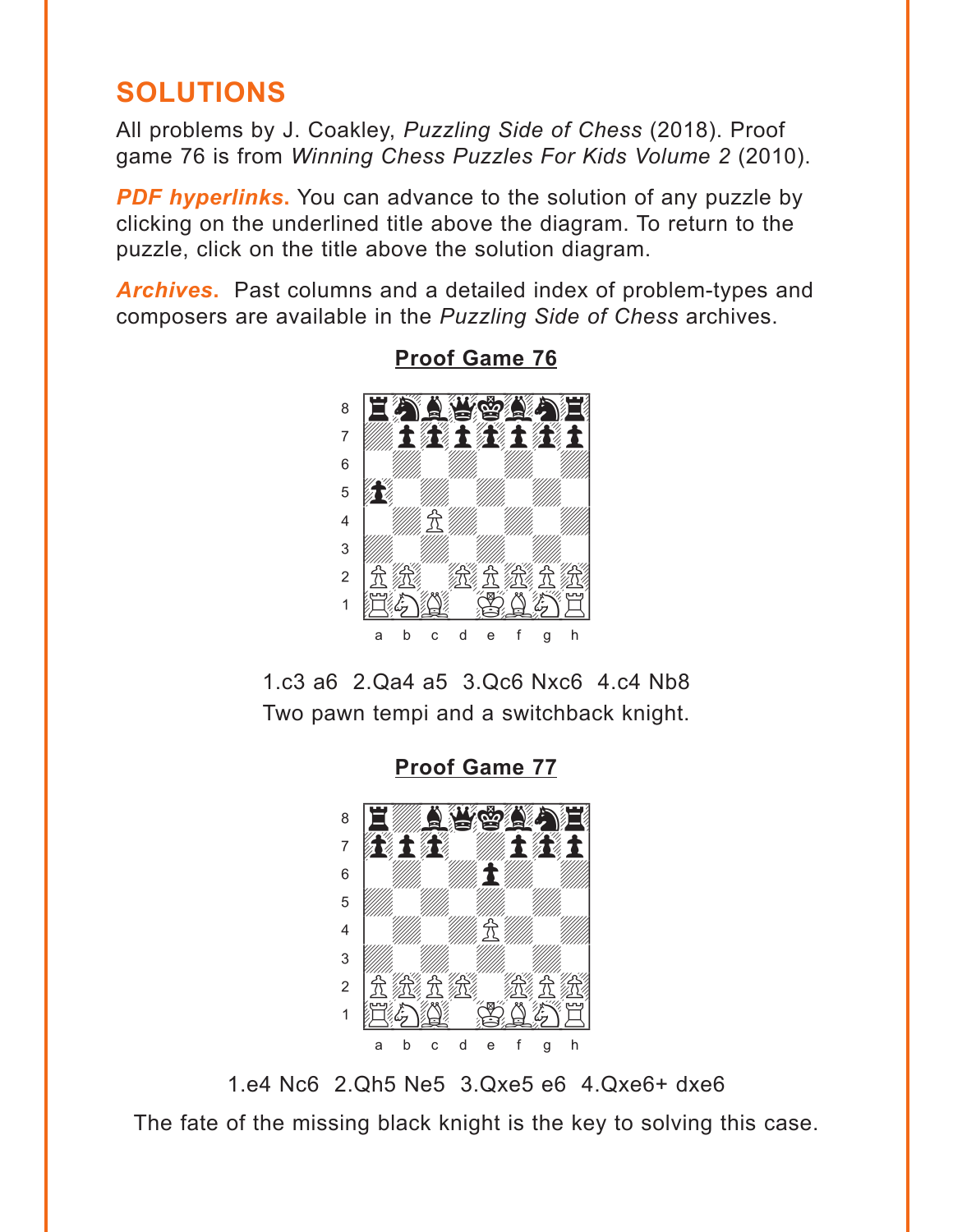<span id="page-6-0"></span>**[Synthetic Game 37](#page-2-0)**



1.d3 d5 2.Kd2 Qd6 3.Ke3 Bg4 4.Bd2 Qe5#

Black's second and third moves can be switched. White can also play 4.Qd2.

A different approach is 1.f3 d6 2.Kf2 Qd7 3.Ke3 Qe6+ 4.Kf4 Qe5#. See diagram below. White can substitute 3.Kg3 or Black 3...Qb5.



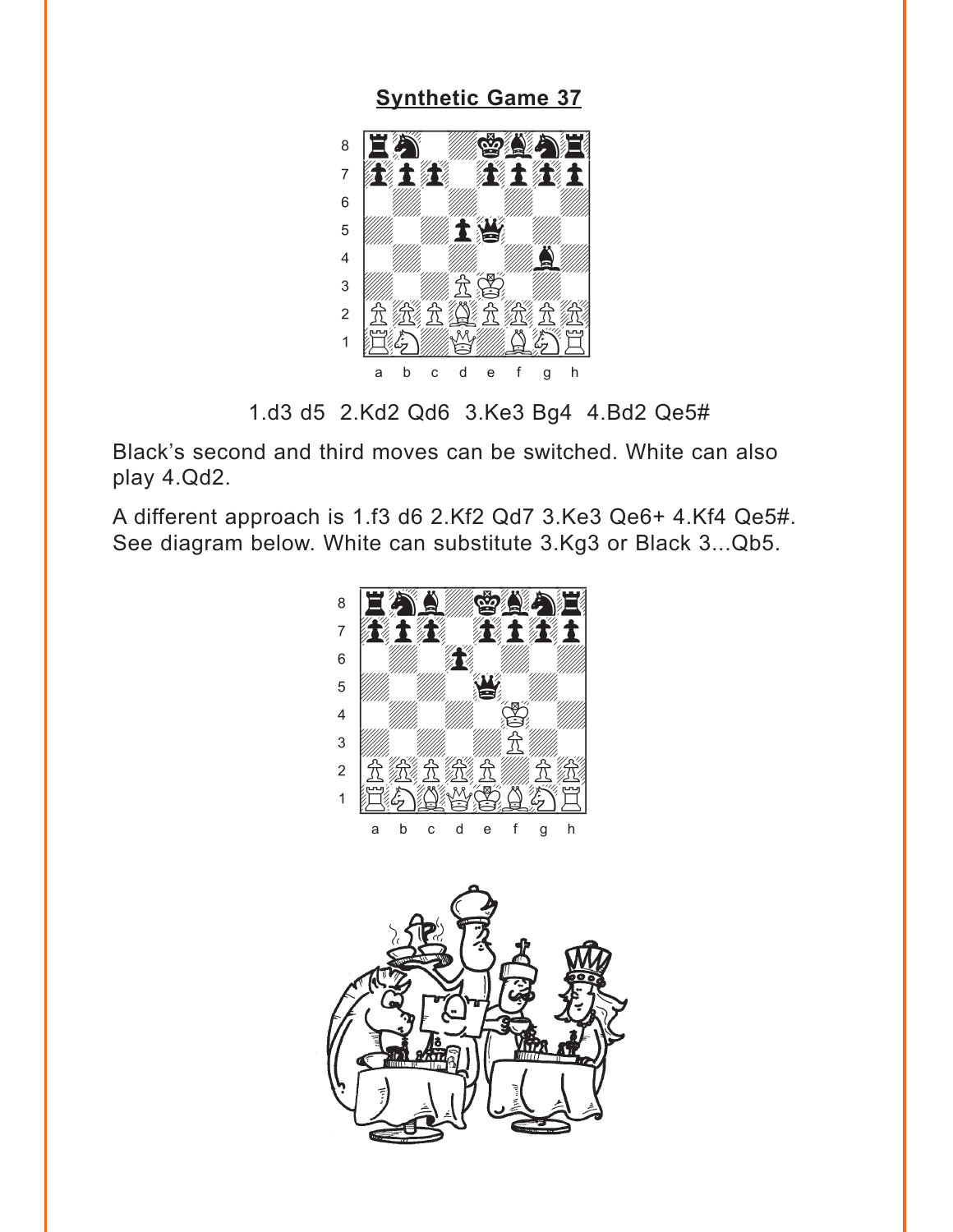<span id="page-7-0"></span>

1.d4 Nf6 2.d5 Nxd5 3.Bf4 Nxf4 4.Qd3 Nxd3+ 5.exd3 A busy black knight. White pawn confusion on the d-file.

**[Longer Proof Game 52](#page-3-0)** (6.0 moves)



1.e4 d6 2.Qg4 d5 3.Qxc8 d4 4.Qxb8 Kd7 5.Qxd8+ Rxd8 6.d3 Kc8

Artificial play by Black with a pawn tempo to boot.

As best I can tell, 6.0 is the fewest moves in a unique proof game with "fake queenside castling". Can anyone achieve it in fewer?